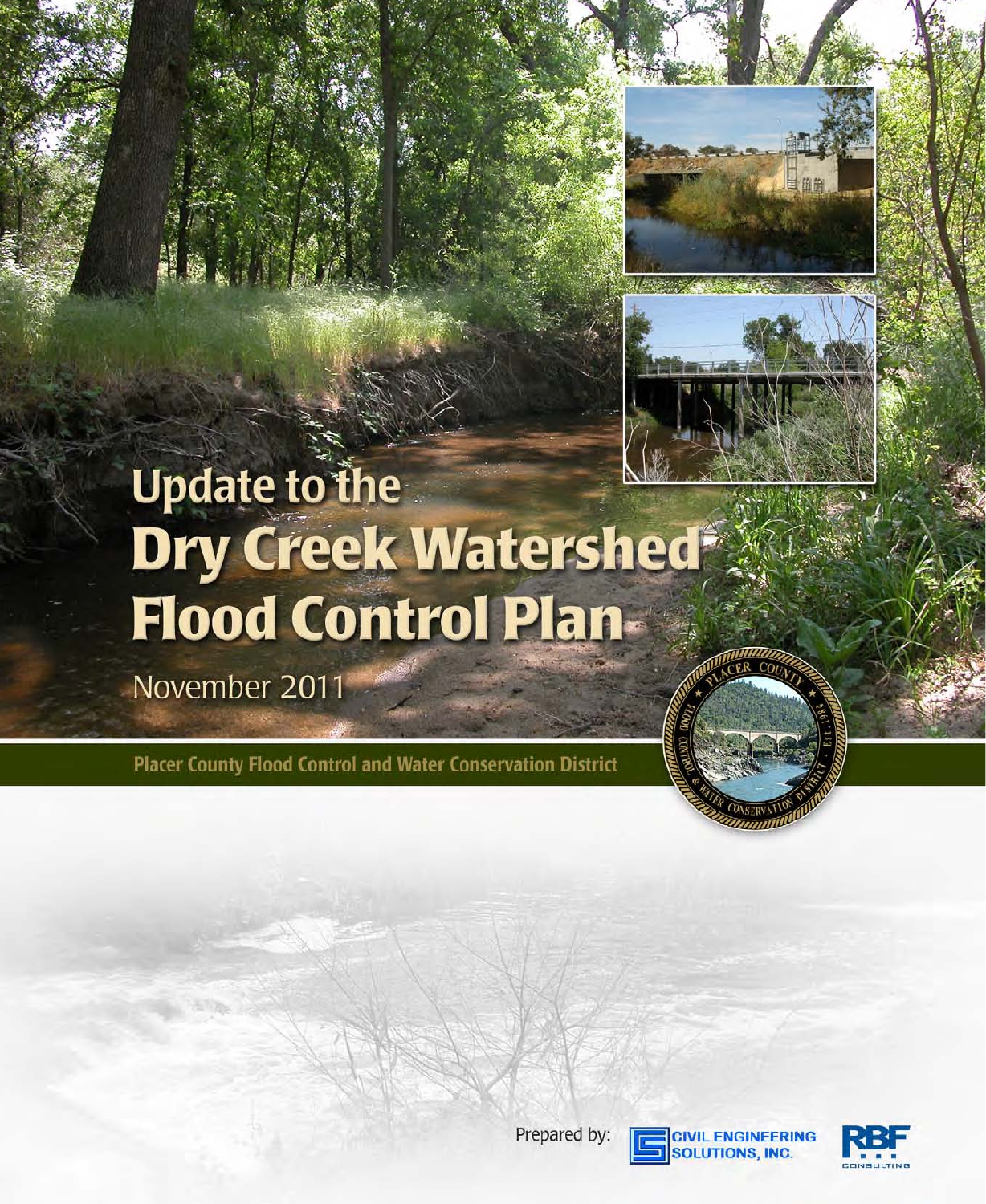The Dry Creek Watershed Plan Update was prepared under the direction of:

No. 49582  $Fx_{2} = 00 - 30 - 12$  $f$  /  $y$  }  $11/111$ Thoras S. Plummer, P.E.<br>Sintengineering Solutions, President



Harvey R. Oslick, P.E.<br>RBF Consulting, Senior Associate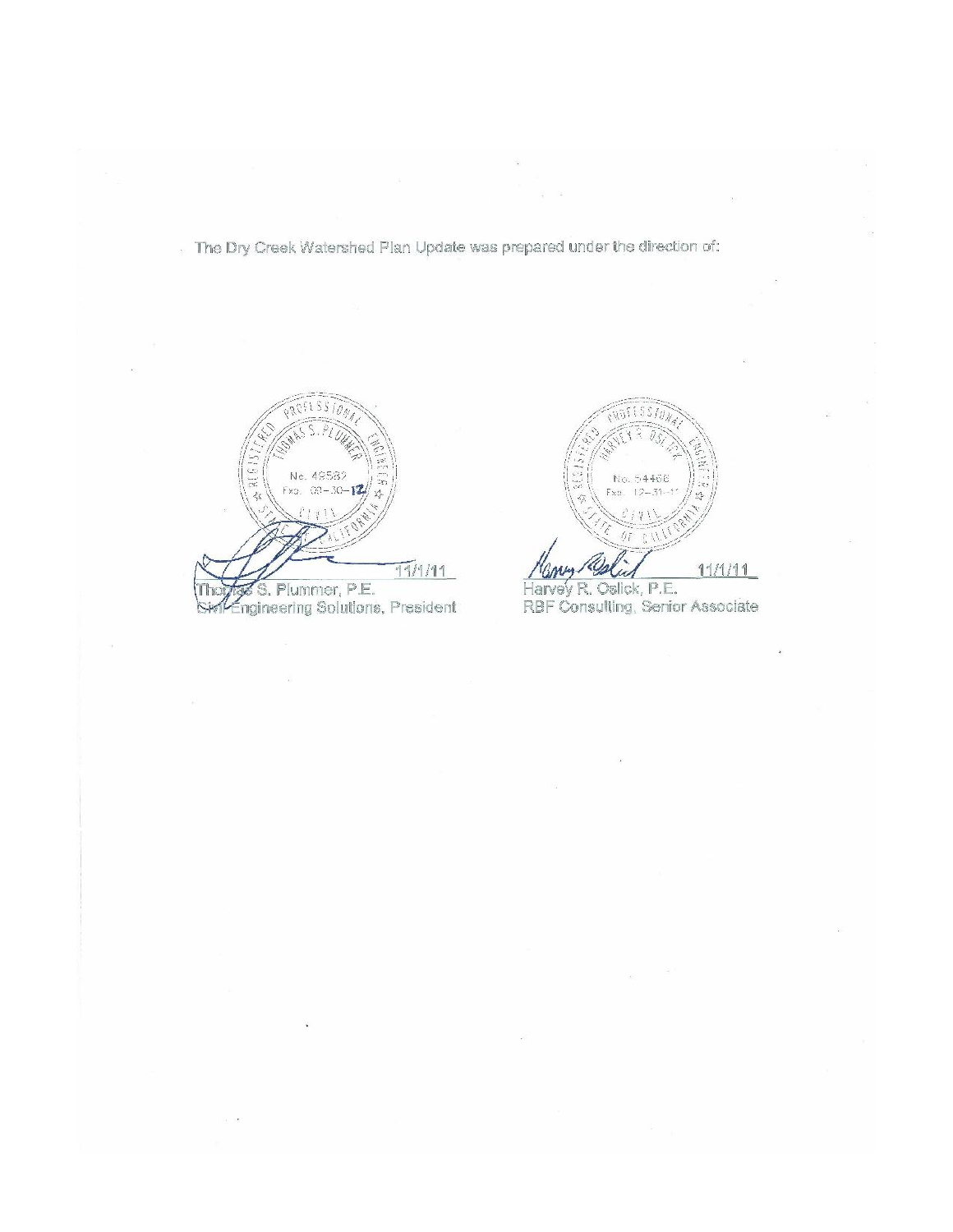# **UPDATE TO THE DRY CREEK WATERSHED FLOOD CONTROL PLAN**

## **TABLE OF CONTENTS**

|        | <b>EXECUTIVE SUMMARY</b>                            |  |
|--------|-----------------------------------------------------|--|
| $ES-1$ | <b>PURPOSE</b>                                      |  |
|        |                                                     |  |
|        |                                                     |  |
|        |                                                     |  |
| $ES-5$ |                                                     |  |
|        |                                                     |  |
|        |                                                     |  |
| 1.0    |                                                     |  |
|        |                                                     |  |
|        |                                                     |  |
|        | 1.2.1                                               |  |
|        |                                                     |  |
|        |                                                     |  |
|        | 1.3 1992 DRY CREEK WATERSHED FLOOD CONTROL PLAN 5   |  |
|        |                                                     |  |
|        |                                                     |  |
|        |                                                     |  |
|        |                                                     |  |
|        |                                                     |  |
|        |                                                     |  |
|        |                                                     |  |
|        | 1.5.4 Land Use………………………………………………………………………………………… 12 |  |
|        |                                                     |  |
|        |                                                     |  |
|        |                                                     |  |
|        |                                                     |  |
|        |                                                     |  |
|        |                                                     |  |
|        |                                                     |  |
|        |                                                     |  |
|        |                                                     |  |
|        | 1.8 RELATED FLOOD MANAGEMENT PROGRAMS               |  |
|        |                                                     |  |
|        |                                                     |  |
|        |                                                     |  |
|        |                                                     |  |
|        |                                                     |  |
|        |                                                     |  |

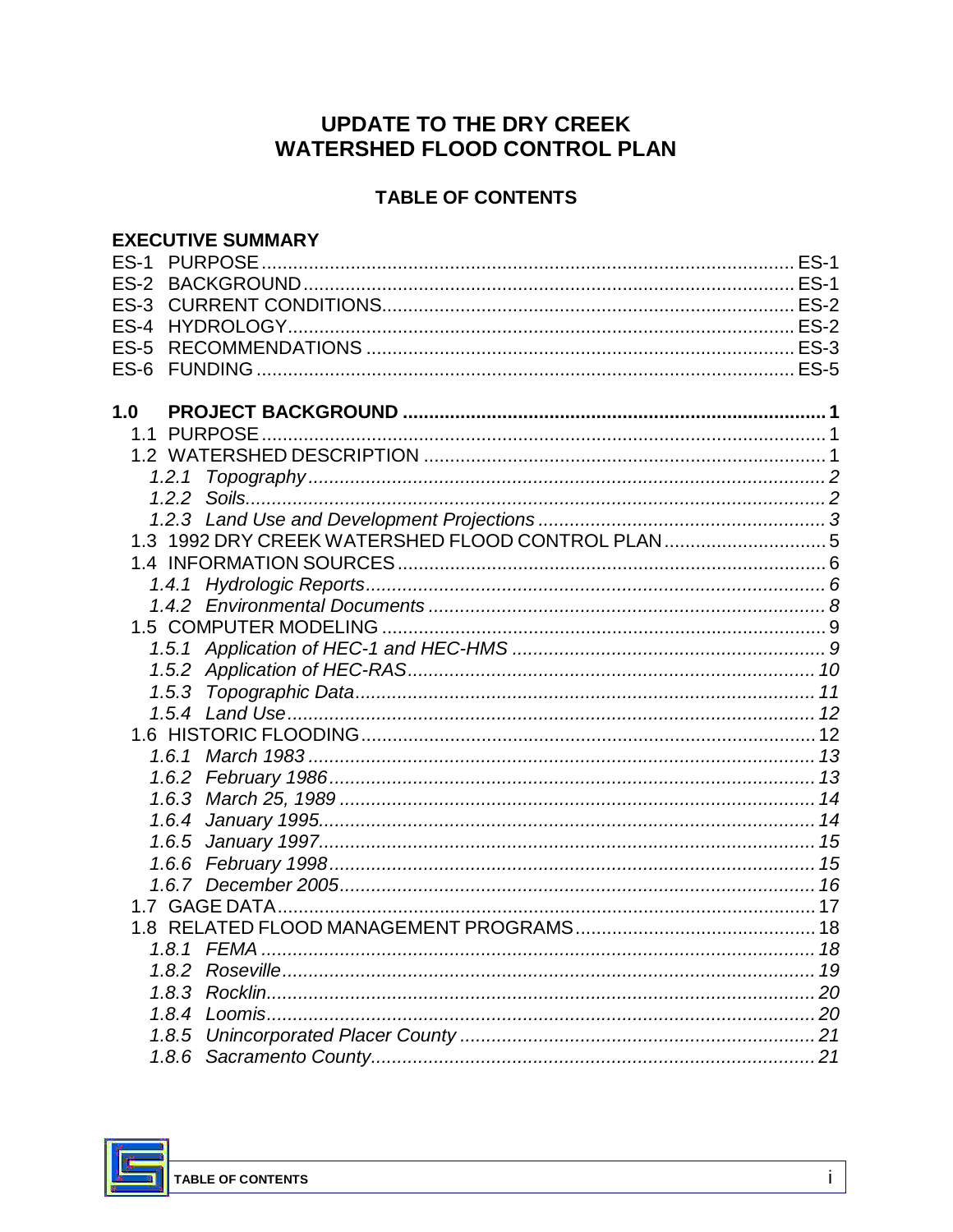| 2.0 |                                                                                                                                                                  |  |
|-----|------------------------------------------------------------------------------------------------------------------------------------------------------------------|--|
|     |                                                                                                                                                                  |  |
|     |                                                                                                                                                                  |  |
|     |                                                                                                                                                                  |  |
|     |                                                                                                                                                                  |  |
|     |                                                                                                                                                                  |  |
|     |                                                                                                                                                                  |  |
|     | 2.2 LOCAL AND REGIONAL STRUCTURAL FLOOD CONTROL PROJECTS                                                                                                         |  |
|     |                                                                                                                                                                  |  |
|     |                                                                                                                                                                  |  |
|     |                                                                                                                                                                  |  |
|     |                                                                                                                                                                  |  |
|     |                                                                                                                                                                  |  |
|     |                                                                                                                                                                  |  |
|     |                                                                                                                                                                  |  |
|     |                                                                                                                                                                  |  |
|     |                                                                                                                                                                  |  |
|     |                                                                                                                                                                  |  |
|     |                                                                                                                                                                  |  |
|     |                                                                                                                                                                  |  |
|     |                                                                                                                                                                  |  |
|     |                                                                                                                                                                  |  |
|     |                                                                                                                                                                  |  |
| 3.0 |                                                                                                                                                                  |  |
|     |                                                                                                                                                                  |  |
|     |                                                                                                                                                                  |  |
|     | 3.2 UPDATE OF THE 1992 PLAN MODEL TO CURRENT DISTRICT                                                                                                            |  |
|     |                                                                                                                                                                  |  |
|     |                                                                                                                                                                  |  |
|     | 3.4 LAND USE HYDROLOGIC FACTORS FOR 1992, 2007, AND GENERAL PLAN                                                                                                 |  |
|     |                                                                                                                                                                  |  |
|     |                                                                                                                                                                  |  |
|     |                                                                                                                                                                  |  |
|     |                                                                                                                                                                  |  |
|     |                                                                                                                                                                  |  |
|     |                                                                                                                                                                  |  |
|     |                                                                                                                                                                  |  |
|     |                                                                                                                                                                  |  |
|     |                                                                                                                                                                  |  |
|     |                                                                                                                                                                  |  |
|     |                                                                                                                                                                  |  |
|     | 3.8 UPDATED 1992 BASELINE CONDITIONS MODELING IN HEC-HMS 43                                                                                                      |  |
|     | 3.8.1 Storm Centering Analysis for Key Locations of Interest (HEC-1)  43                                                                                         |  |
|     |                                                                                                                                                                  |  |
|     |                                                                                                                                                                  |  |
|     | 3.9.2 Hydraulic Routing for Pre-Miners Ravine - 2006 Conditions Evaluation 46<br>3.9.3 Miners Ravine Off-channel Detention Basin - 2007 Conditions Evaluation 47 |  |



E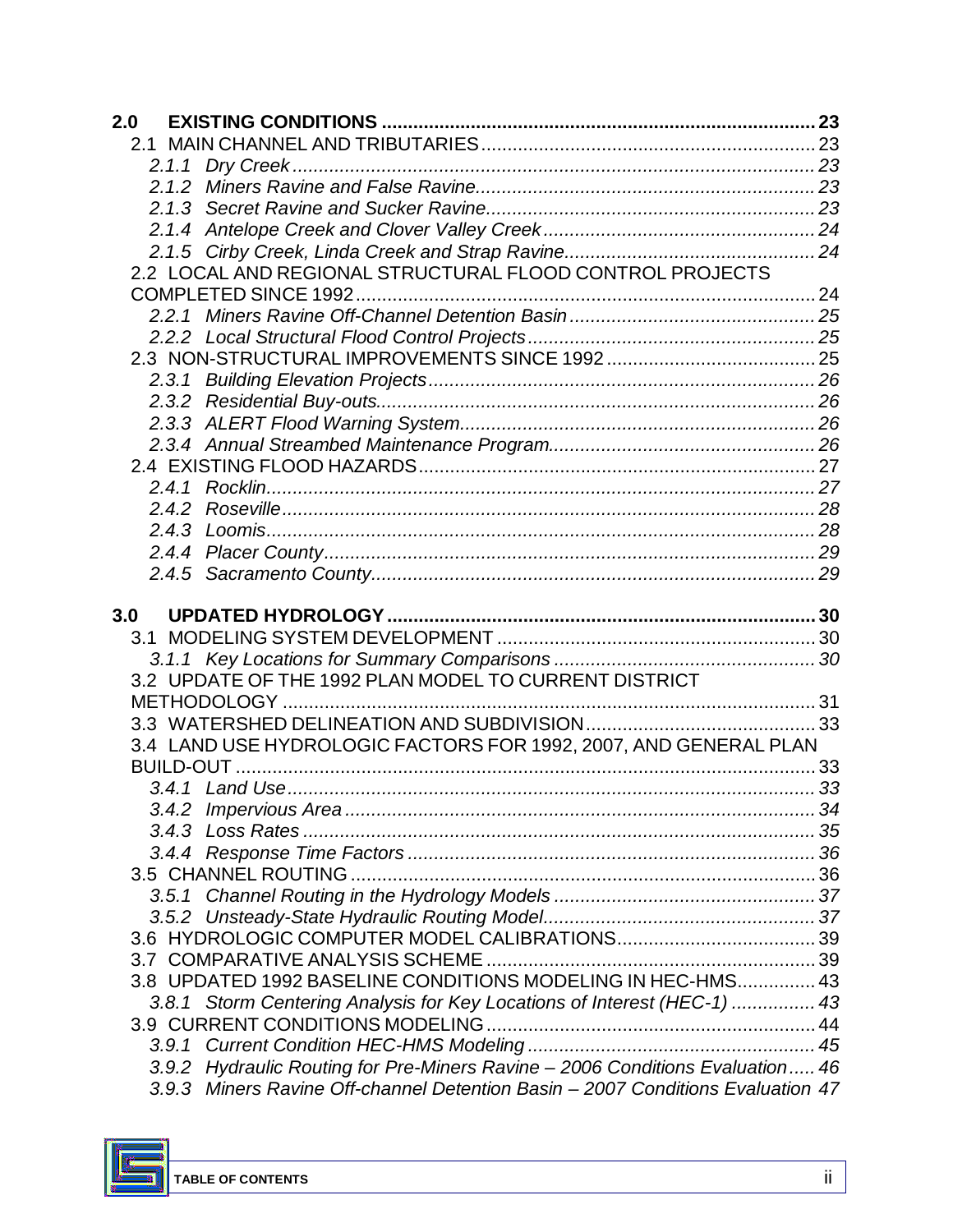|     |      | 3.9.4 Sierra College Boulevard at Secret Ravine - 2010 Conditions Evaluation 48 |  |
|-----|------|---------------------------------------------------------------------------------|--|
|     |      |                                                                                 |  |
|     |      | 3.10.1                                                                          |  |
|     |      | 3.10.2                                                                          |  |
|     |      | 3.10.3 Future Fully Developed Unmitigated Other Regulatory Flows 49             |  |
|     | 3.11 | PEAK FLOW TABLES FOR VARIOUS RECURRENCE INTERVALS 49                            |  |
|     |      |                                                                                 |  |
| 4.0 |      | POTENTIAL IMPROVEMENT PROJECTS AND MITIGATION MEASURES60                        |  |
|     |      |                                                                                 |  |
|     |      | 4.2 BRIDGE AND CULVERT PROJECT RECOMMENDATIONS 60                               |  |
|     |      |                                                                                 |  |
|     |      |                                                                                 |  |
|     |      |                                                                                 |  |
|     |      |                                                                                 |  |
|     |      |                                                                                 |  |
|     |      |                                                                                 |  |
|     |      | 4.4 CHANNEL IMPROVEMENT AND RESTORATION OPPORTUNITIES, AND                      |  |
|     |      |                                                                                 |  |
|     |      |                                                                                 |  |
|     |      |                                                                                 |  |
|     |      |                                                                                 |  |
|     |      |                                                                                 |  |
|     |      |                                                                                 |  |
|     |      | 4.5 NON-STRUCTURAL FLOOD HAZARD REDUCTION MEASURES 66                           |  |
|     |      |                                                                                 |  |
|     |      |                                                                                 |  |
|     |      |                                                                                 |  |
|     |      |                                                                                 |  |
|     |      |                                                                                 |  |
|     |      |                                                                                 |  |
|     |      |                                                                                 |  |
|     |      |                                                                                 |  |
|     | 5.0  |                                                                                 |  |
|     |      |                                                                                 |  |
|     |      | 5.2 FUNDING TO MITIGATE IMPACTS FROM NEW DEVELOPMENT 78                         |  |
|     |      | 5.3 FUNDING TO CORRECT EXISTING DEFICIENCIES AND O&M COSTS  80                  |  |
|     |      |                                                                                 |  |

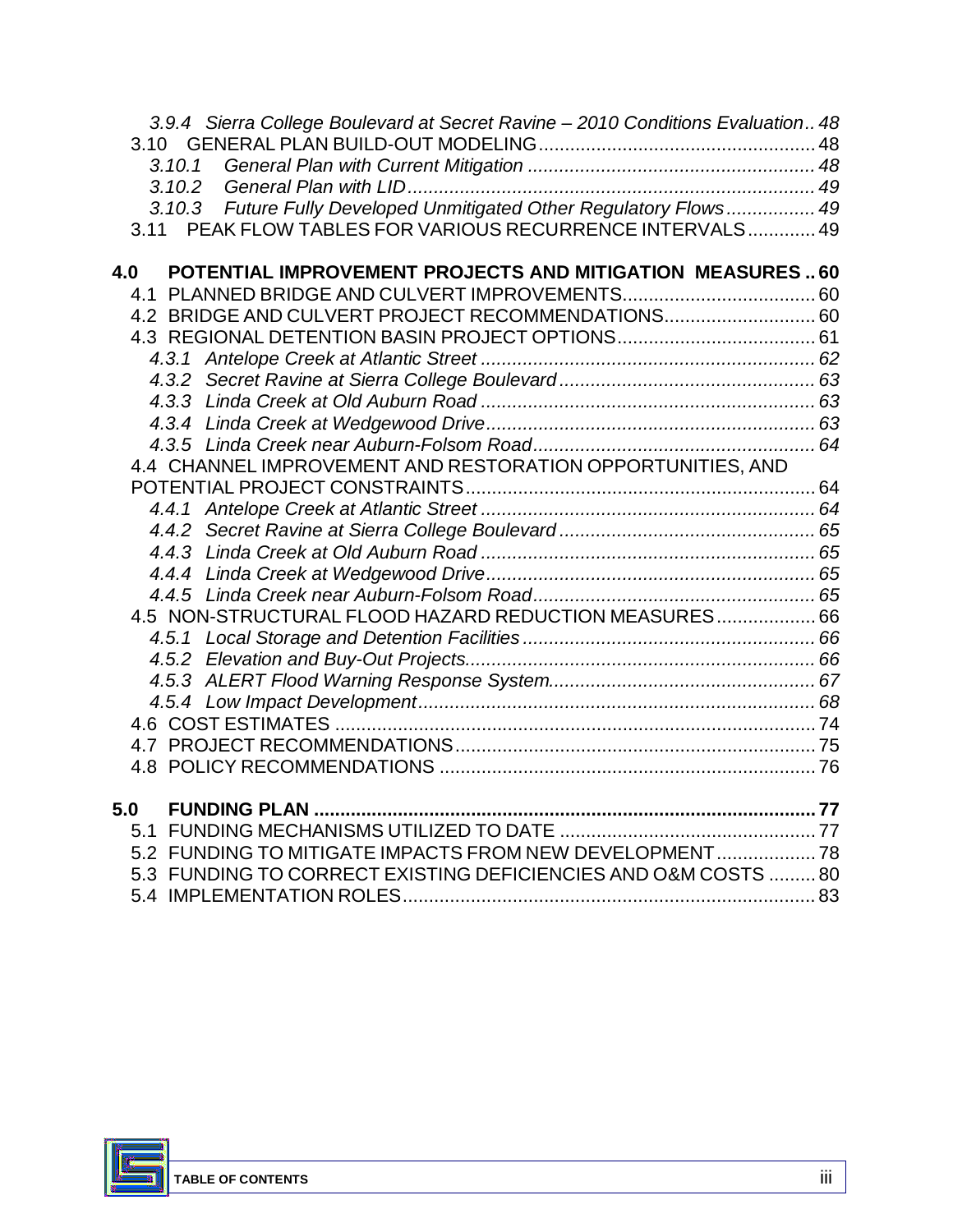### **LIST OF TABLES**

| TABLE 3: PEAK FLOW (CFS) COMPARISON OF ORIGINAL 1992 PLAN BASELINE MODEL TO 1992 PLAN      |      |
|--------------------------------------------------------------------------------------------|------|
|                                                                                            |      |
|                                                                                            |      |
| TABLE 5: COMPOSITE UNSTEADY-STATE HEC-RAS MODEL DATA SOURCES38                             |      |
|                                                                                            |      |
|                                                                                            |      |
|                                                                                            |      |
| TABLE 9: PEAK FLOW (CFS) COMPARISON OF PLAN UPDATE BASELINE TO ORIGINAL 1992 PLAN          |      |
| BASELINE<br>                                                                               | 50   |
| TABLE 10: PEAK FLOW (CFS) IMPACTS FROM DEVELOPMENT FROM 1992 TO 2007 WITHOUT ANY           |      |
|                                                                                            | 51   |
| TABLE 11: PEAK FLOW (CFS) IMPACTS OF LOCAL DETENTION FROM 1992 THROUGH 200752              |      |
| TABLE 12: PEAK FLOW (CFS) IMPACTS OF DEVELOPMENT AND LOCAL DETENTION FROM 1992             |      |
| <b>THROUGH 2007</b>                                                                        | 53   |
| TABLE 13: PEAK FLOW (CFS) IMPACTS OF LINDA CREEK BYPASS AND SOUTHERN PACIFIC RAILROAD      |      |
| PROJECTS                                                                                   | . 54 |
| TABLE 14: PEAK FLOW (CFS) IMPACTS OF MINERS RAVINE OFF-CHANNEL DETENTION FACILITY 55       |      |
| TABLE 15: PEAK FLOW (CFS) IMPACTS OF MODIFICATION TO SIERRA COLLEGE BOULEVARD AT           |      |
| <b>SECRET RAVINE</b>                                                                       |      |
|                                                                                            |      |
| TABLE 17: UNMITIGATED PEAK FLOW (CFS) IMPACTS OF FUTURE DEVELOPMENT FROM 2010 TO           |      |
| 58                                                                                         |      |
| TABLE 18: PLAN UPDATE UNMITIGATED BUILD-OUT AND REGULATORY PEAK FLOWS (CFS) 59             |      |
| TABLE 19: SCHEDULED AND COMPLETED BRIDGE AND CULVERT PROJECTS60                            |      |
|                                                                                            |      |
| TABLE 21. APPROXIMATE SQUARE FOOT COSTS OF ELEVATING A HOME (2009 DOLLARS)67               |      |
| TABLE 22: POTENTIAL PEAK FLOW (CFS) REDUCTION BENEFITS FROM LID FEATURES70                 |      |
| TABLE 23: POTENTIAL PEAK FLOW (CFS) REDUCTION BENEFITS FROM IDENTIFIED PROJECTS71          |      |
| TABLE 24: POTENTIAL NET PEAK FLOW (CFS) IMPACTS FROM 2010 TO BUILD-OUT WITH ALL            |      |
| . 72                                                                                       |      |
| TABLE 25: POTENTIAL NET PEAK FLOW (CFS) IMPACTS FROM 1992 TO BUILD-OUT WITH ALL            |      |
|                                                                                            | .73  |
| TABLE 26: PROJECT COST ESTIMATES AND PEAK FLOW REDUCTION SUMMARY FOR REGIONAL              |      |
|                                                                                            |      |
|                                                                                            |      |
| TABLE 28: SUMMARY OF CURRENT AND FUTURE PEAK FLOW INCREASES DUE TO DEVELOPMENT  78         |      |
| TABLE 29: POTENTIAL MITIGATION MEASURES IDENTIFIED BY THE DRY CREEK PLAN UPDATE78          |      |
| TABLE 30: 2010 DEVELOPMENT FEES AND DEVELOPMENT FEES FOR THREE OPTIONS                     |      |
|                                                                                            |      |
| TABLE 32: ALLOCATION OPTIONS FOR CURRENT O&M AND CAPITAL REPLACEMENT COSTS <sup>1</sup> 82 |      |
| TABLE 33: ALLOCATION OPTIONS FOR O&M AND CAPITAL REPLACEMENT COSTS AFTER COMPLETION        |      |
|                                                                                            |      |
|                                                                                            |      |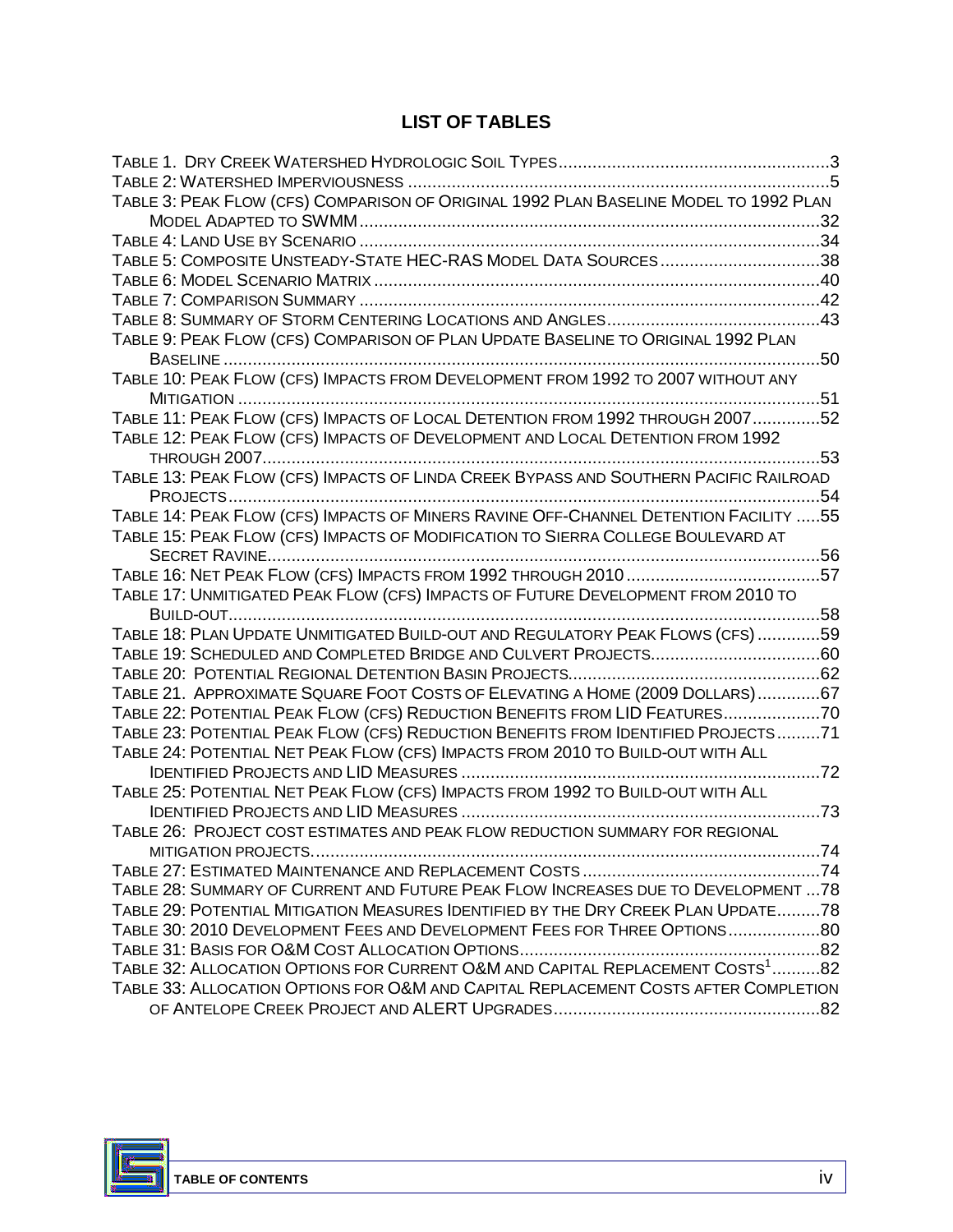## **LIST OF FIGURES**

| FIGURE 2: PORTIONS OF DOWNTOWN ROSEVILLE DURING THE 1995 FLOOD EVENT  13        |
|---------------------------------------------------------------------------------|
| FIGURE 3: MINERS RAVINE OVERTOPPING SIERRA COLLEGE BOULEVARD DURING THE JANUARY |
|                                                                                 |
|                                                                                 |
| FIGURE 5: MINERS RAVINE OVERTOPPING BARTON ROAD DURING THE 2005 FLOOD EVENT 17  |
| FIGURE 6: EXAMPLE STORM CENTERING FOR VERNON STREET CROSSING  44                |

## **LIST OF PLATES**

| PLATE 12: PRECIPITATION COMPARISON BETWEEN 1992 PLAN AND PLAN UPDATE  12     |  |
|------------------------------------------------------------------------------|--|
| PLATE 13: WATERSHED DELINEATION COMPARISON BETWEEN 1992 PLAN AND PLAN UPDATE |  |
|                                                                              |  |
| PLATE 14: LOCATIONS WHERE STORM CENTERINGS CONTROL PEAK FLOOD RATES  14      |  |
|                                                                              |  |
|                                                                              |  |
|                                                                              |  |
|                                                                              |  |
|                                                                              |  |
|                                                                              |  |
|                                                                              |  |